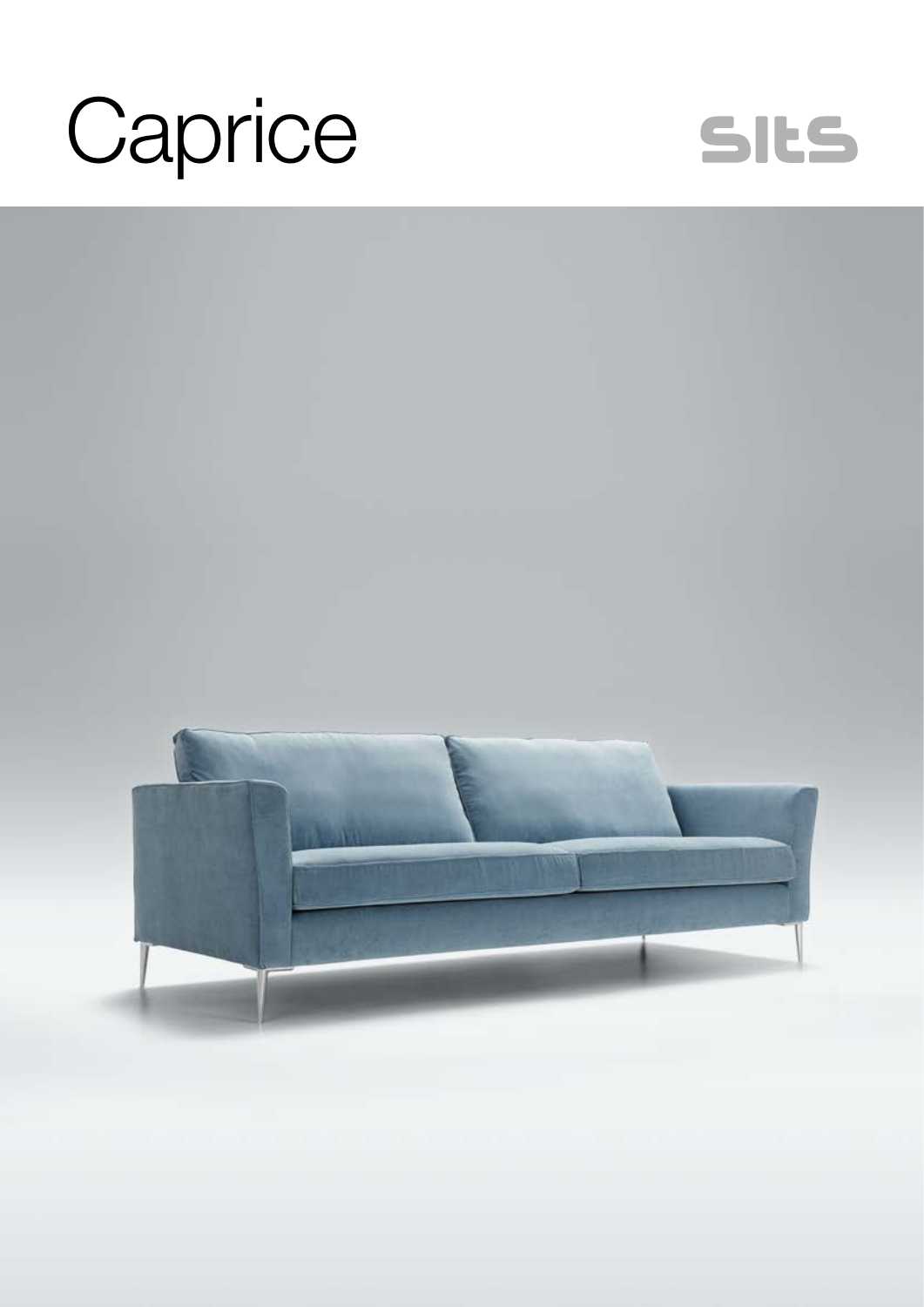| Caprice           |                                                                                                |  |        |  |
|-------------------|------------------------------------------------------------------------------------------------|--|--------|--|
| <b>UPHOLSTERY</b> | <b>COMFORTS</b>                                                                                |  | COVERS |  |
| fabric            | $\int$ sto $\int$ standard $\int$ Lux $\int$ lux $\int$ Fc $\int$ fixed $\int$ Lc $\int$ loose |  |        |  |

## Model available until 31st December 2022





armchair

2 seater

set 1

footstool 80x64







3,5 seater





set 2 left / or right 2 seater left / or right + corner 90˚ + 3 seater right / or left



set 3 3 seater left + corner 90˚ + 3 seater right

2 seater left + corner 90˚ + 2 seater right



set 5 right / or left 2 seater left or right + divan right / or left



set 4 right / or left 3 seater left / or right + divan right / or left



set 6 right / or left 3,5 seater left / or right + divan right / or left